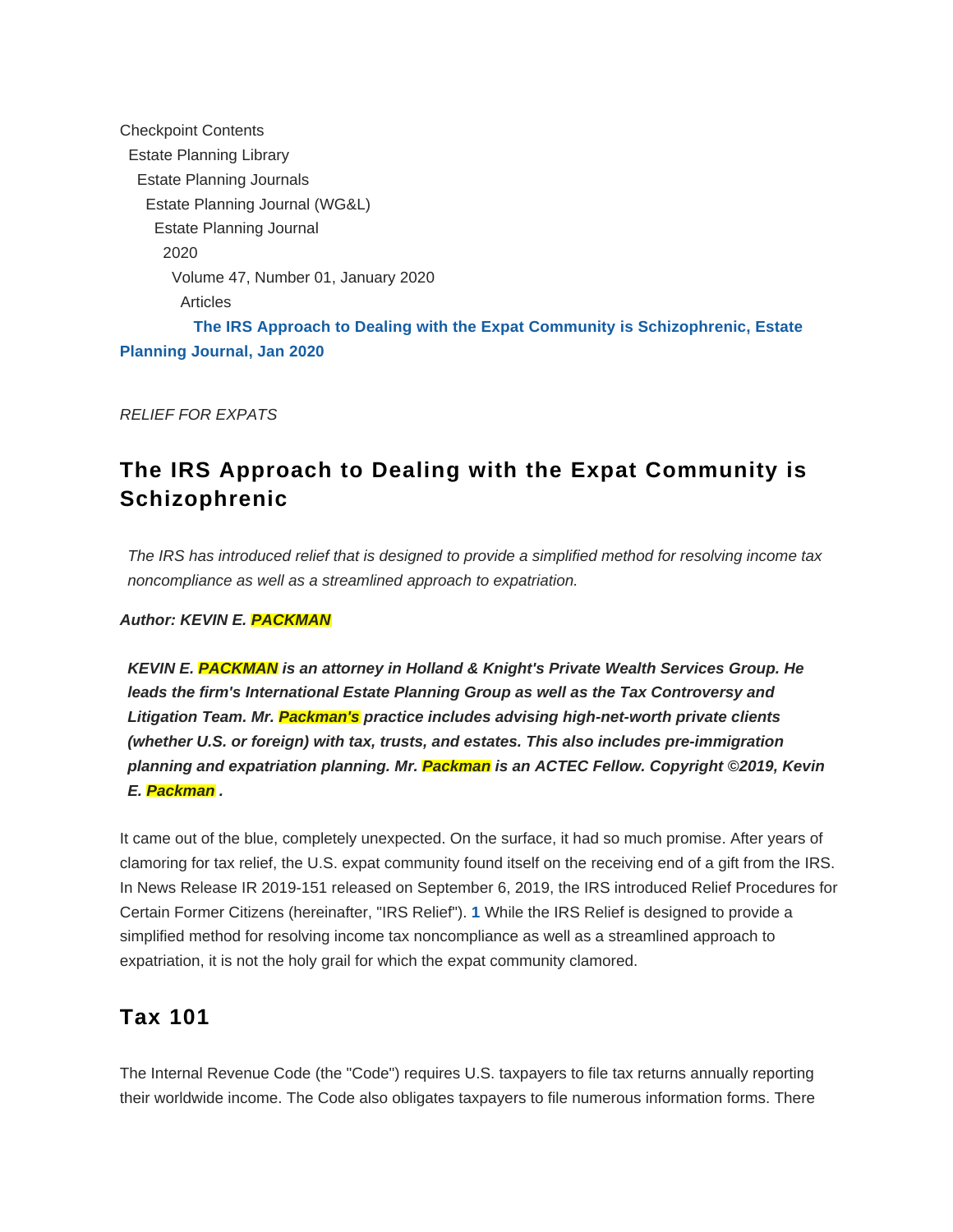<span id="page-1-2"></span><span id="page-1-1"></span><span id="page-1-0"></span>appears to be a form obligation for just about every connection a taxpayer could have to a foreign asset or person. For example, a non-exhaustive list of forms include those that require taxpayers to detail their (i) connection to foreign entities such as trusts, corporations, partnerships and disregarded entities, **[2](#page-8-1)** (ii) connection to foreign assets such as bank and investment accounts, life insurance and pensions, **[3](#page-8-2)** and (iii) receipt of foreign gifts and inheritances. **[4](#page-8-3)** Failure to file these forms not only keeps the statute of limitations open indefinitely, but it also exposes the taxpayer to substantial tax, interest and penalties. None of these forms can be filed without the taxpayer's social security number. Unfortunately, taxpayers can qualify as U.S. citizens without having a social security number. The delay and cost associated with obtaining a U.S. Social Security number have led to many a taxpayer's inability to comply with these annual filing obligations. Even if a taxpayer is aware of these filing obligations and has a Social Security number, for many taxpayers residing abroad, difficulties exist in finding a competent advisor who can assist them with their U.S. obligations.

# **Benefits of the IRS Relief**

It is perhaps with these difficulties in mind, the IRS Relief eliminates the necessity of reporting the taxpayer's social security number on the tax returns and information forms. Furthermore, eligible citizens are relieved of the obligation to pay any tax, interest or penalties with their delinquent filings. Notwithstanding, the eligible taxpayers need to file six years of tax returns along with all required information returns. The first five years of tax returns are back tax returns, and the sixth year's return is a dual status return in the year of the expatriation. The sixth year's return must also include Form 8854. If a taxpayer has an unfiled gift tax return obligation, any such Forms 709 can also be filed pursuant to the IRS Relief.

# **Who qualifies for the IRS Relief?**

<span id="page-1-3"></span>The IRS Relief is only available to certain U.S. citizens who were noncompliant with their taxes and who expatriated after March 18, 2010, which is the effective date of the Foreign Account Tax Compliance Act ("FATCA"). **[5](#page-8-4)** Thus, individuals residing abroad in possession of a U.S. green card are not eligible for the IRS Relief. Similarly, if a U.S. citizen has ever filed a Form 1040, such taxpayer is precluded from any benefits offered by the IRS Relief. To be eligible, the taxpayer must satisfy each of the following:

(1) Have a net worth less than \$2 million on the date of the expatriation and the date that the IRS Relief submission is filed.

(2) Have an aggregate income tax liability for the six years that does not exceed \$25,000. The individual's aggregate income tax liability is determined after applying all deductions, exclusions, exemptions, and credits for the six years of income tax returns being filed.

Moreover, the taxpayer's noncompliance must be due to non-willful conduct. Non-willful conduct means, "conduct that is due to negligence, inadvertence, or mistake or conduct that is the result of a good faith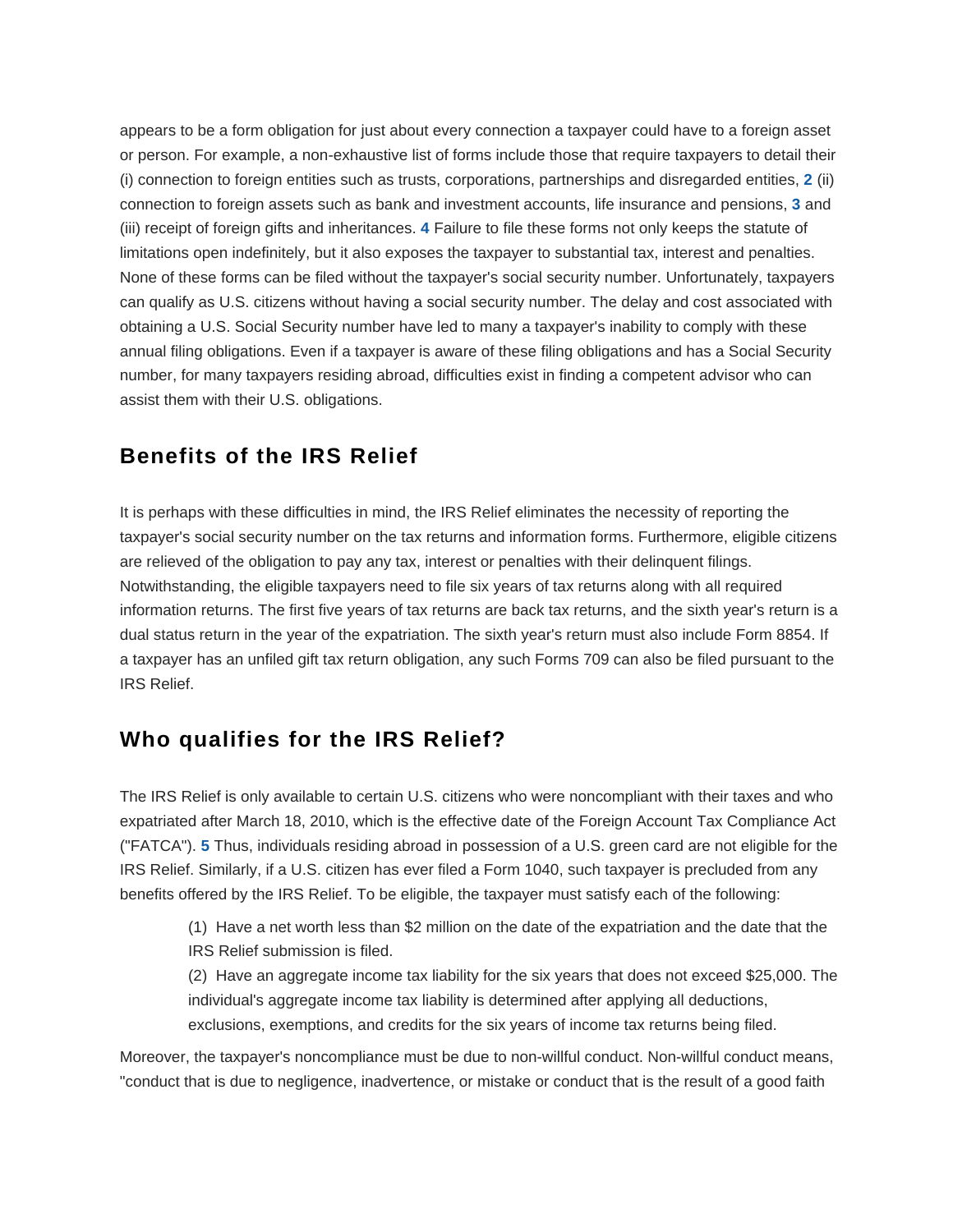misunderstanding of the requirements of the law."

# **How to apply for the IRS Relief?**

Provided an otherwise eligible taxpayer qualifies for the IRS Relief, there is no application to submit to the IRS. Similarly, there is no payment required. Rather, the taxpayer simply needs to file the following documents with the IRS Service Center in Austin, Texas:

- A copy of Form DS-4083, Certification of Loss of Nationality of the United States, which must be stamped approved by the Department of State. The taxpayer may submit a copy of a court order cancelling a naturalized citizen's certificate of naturalization in lieu of Form DS-4083. However, a taxpayer can only receive these items after completing the process of expatriation. Consequently, the IRS Relief is only available for taxpayers who have already expatriated. Therefore, it is likely that the IRS Relief will be sought for the income tax and Form 8854 benefits.
- A copy of the taxpayer's valid passport or birth certificate and government issued identification.
- For the five years preceding the year of expatriation, original Forms 1040 with all applicable information returns. As noted earlier, taxpayers should also submit any delinquent Forms 709. On the top of the first page of each of the documents submitted, the individual should write in red ink, "Relief for Certain Former Citizens."
- For the year of expatriation, an original Form 1040 reporting worldwide income up through the date of expatriation and a Form 1040NR. Both returns should include all required information returns. Form 8854 must accompany the original Form 1040 in this year. To assist with the processing, on the top of the first page of each of these documents submitted, the individual should write in red ink, "Relief for Certain Former Citizens."

All documents need to be mailed to the IRS at the following address:

Internal Revenue Service

3651 South I-H 35

Mail Stop 4301 AUSC

Attention: Relief for Certain Former Citizens

#### Austin, Texas 78741

Once the IRS completes its review of a taxpayer's submission, it will send an acknowledgment. The IRS also stressed that individuals who do not satisfy the eligibility requirements for the IRS Relief, but who submit documents through this procedure will be dealt with harshly. Such taxpayers will be liable for all taxes, penalties and interest. This invariably includes the harsh information return penalties. Since the IRS Relief is only available to a certain group of individuals who have expatriated, it is important to know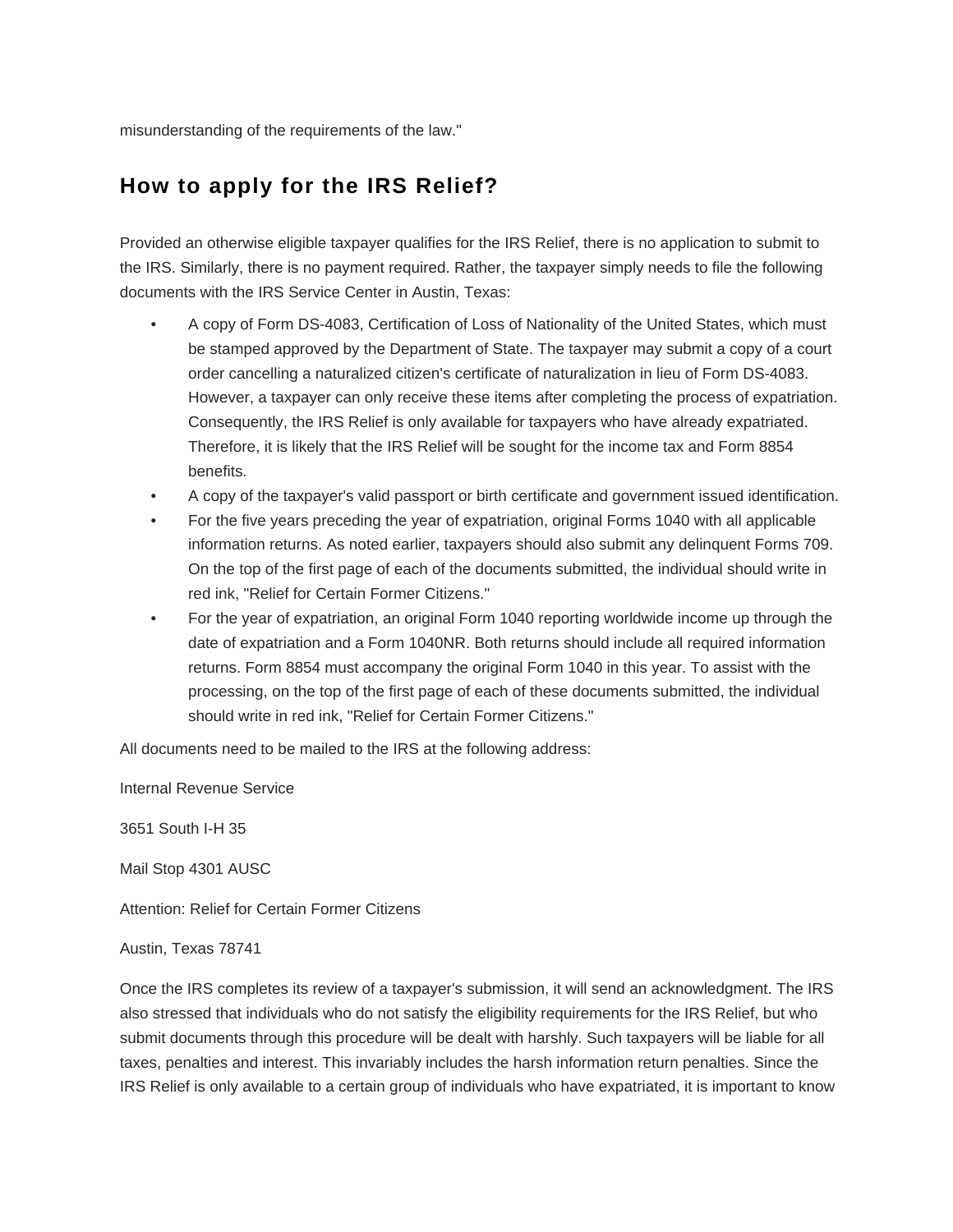what qualifies as expatriating.

### **How to expatriate**

<span id="page-3-0"></span>This results from the fact that to expatriate, an individual must voluntarily and with intent to relinquish U.S. citizenship, (1) appear in person before a U.S. consular or diplomatic officer; (2) in a foreign country at a U.S. Embassy or Consulate; and (3) sign an oath of renunciation. **[5.1](#page-8-5)** A U.S. citizen's expatriation date will be the earliest of the following four dates:

(1) When the individual renounces U.S. nationality before a diplomatic or consular officer of the U.S. pursuant to paragraph (5) of section 349(a) of the Immigration and Nationality Act. (2) When the individual furnishes the State Department with a signed statement of voluntary relinquishment of U.S. nationality conforming with paragraph (1), (2), (3), or (4) or section 349(a) of the Immigration and Nationality Act.

- (3) When the State Department issues a certificate of loss of nationality.
- (4) When a U.S. court cancels a citizen's certificate of naturalization. **[6](#page-8-6)**

<span id="page-3-2"></span><span id="page-3-1"></span>Steps 1 and 2 must be confirmed by the State Department's issuance of a certificate of loss of nationality. **[7](#page-8-7)** Until the State Department approves the expatriation, the taxpayer will remain a U.S. citizen and subject to U.S. tax on worldwide income. At such time as the expatriation is accepted, however, the expatriation date will be retroactive to the date when the taxpayer renounced such citizenship in front of the diplomatic or consular officer.

## **What is the impact of expatriating?**

<span id="page-3-3"></span>Congress buried new expatriation law as an offset into the Heroes Earnings Assistance and Relief Tax Act of 2008 (the "HEART legislation"). **[8](#page-8-8)** The HEART legislation introduced **[Sections 877A](https://checkpoint.riag.com/app/find?begParm=y&app.version=19.12&dbName=TCODE&linkType=docloc&locId=26uscas877a&permaId=i6ab243ca2ce211dd88d0c7f8ee2eaa77&tagName=SEC&endParm=y)** and **[2801](https://checkpoint.riag.com/app/find?begParm=y&app.version=19.12&dbName=TCODE&linkType=docloc&locId=2801&permaId=ie014b5942ce211ddba12c7f8ee2eaa77&tagName=SEC&endParm=y)** to the Code, which together penalize certain taxpayers (i.e., citizens and long-term permanent residents) who wish to relinquish their U.S. status. The changes brought by the HEART legislation apply to individuals who qualify as "covered expatriates."

<span id="page-3-4"></span>There is a three-part test to determine if an individual is a covered expatriate. **[9](#page-8-9)** The net worth test indicates that if an individual has a net worth of at least \$2 million on the date of expatriation, the individual will be a covered expatriate. Similarly, the income tax test provides that for the five years prior to expatriation, the individual's average annual net income tax liability must not exceed the annual threshold in **[Section 877\(a\)\(2\)\(A\)](https://checkpoint.riag.com/app/find?begParm=y&app.version=19.12&dbName=TCODE&linkType=docloc&locId=us_fed_26_usc_877%28a%29%282%29%28a%29&permaId=idf7af36019d711dcb1a9c7f8ee2eaa77&tagName=SBPARA&endParm=y)** . For 2019, the threshold is \$168,000. Although the net worth threshold is not tied to inflation, the average income tax threshold is so impacted. Even if the U.S. citizen does not have the specified net worth or income tax liability, if the U.S. citizen fails to file Form 8854 and certify under penalties of perjury that the U.S. citizen has been compliant with U.S. tax laws for the five-year period prior to expatriation, the U.S. citizen also will be a covered expatriate.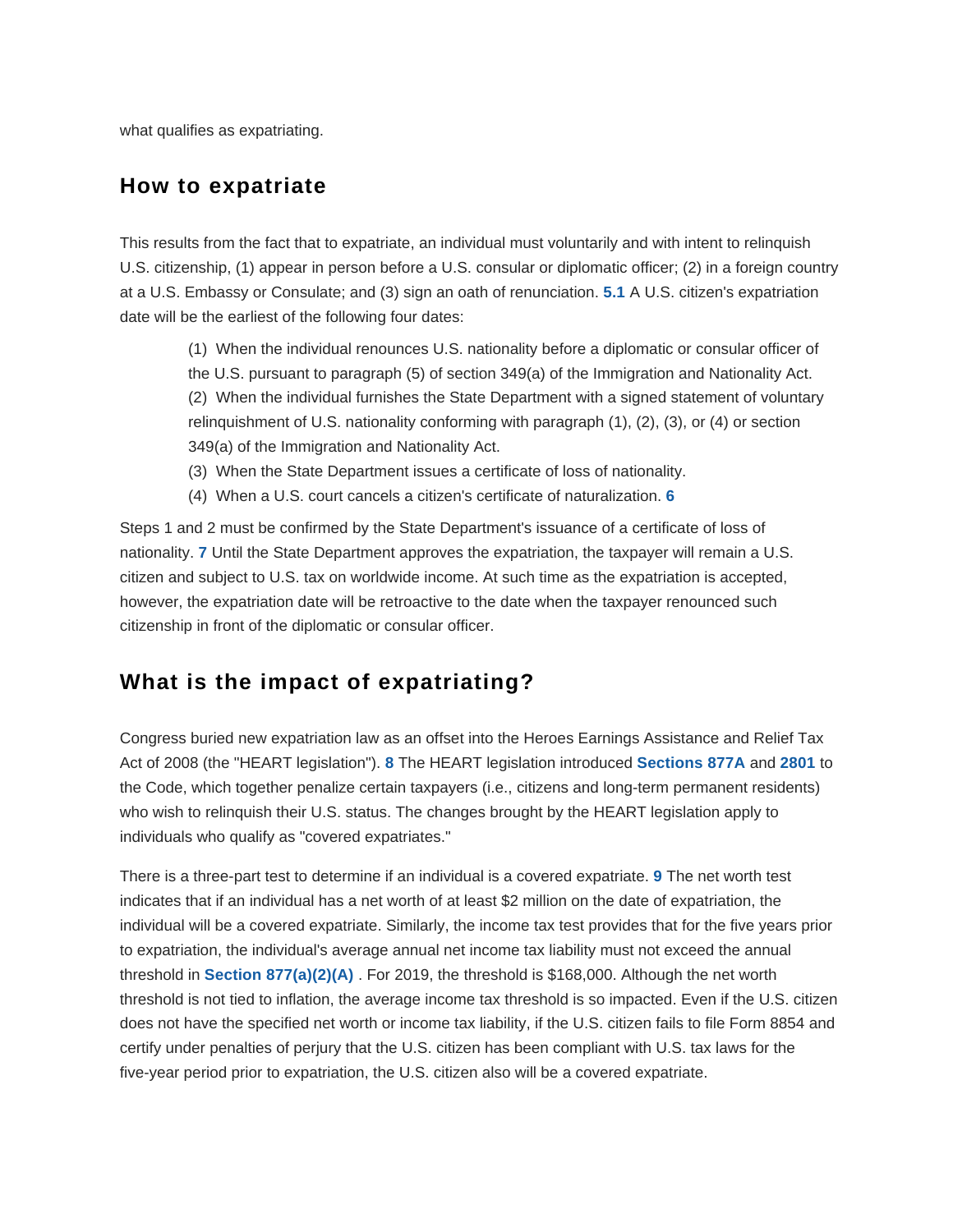<span id="page-4-0"></span>In simplistic terms, there are tax costs associated with being a covered expatriate. The focal point of the HEART legislation is the mark-to-market exit tax in **[Section 877A](https://checkpoint.riag.com/app/find?begParm=y&app.version=19.12&dbName=TCODE&linkType=docloc&locId=26uscas877a&permaId=i6ab243ca2ce211dd88d0c7f8ee2eaa77&tagName=SEC&endParm=y)** . This subjects covered expatriates to tax on the net unrealized gain in their property. The property is deemed sold on the day before the expatriation date and, the extent to which the gain exceeds \$725,000, the covered expatriate will pay a tax. **[10](#page-8-10)** However, the exit tax is not the only negative consequence of expatriating. Rather, **[Section 2801](https://checkpoint.riag.com/app/find?begParm=y&app.version=19.12&dbName=TCODE&linkType=docloc&locId=2801&permaId=ie014b5942ce211ddba12c7f8ee2eaa77&tagName=SEC&endParm=y)** also imposes another tax on covered gifts and covered bequests a U.S. taxpayer receives from a covered expatriate.

A "covered gift," under **[Section 2801\(e\)\(1\)\(A\)](https://checkpoint.riag.com/app/find?begParm=y&app.version=19.12&dbName=TCODE&linkType=docloc&locId=2801%28e%29%281%29%28a%29&permaId=ie014b5942ce211ddba12c7f8ee2eaa77&tagName=SBPARA&endParm=y)** , is any property acquired by gift directly or indirectly from an individual who is a covered expatriate at the time the gift is received (i.e., who has not subsequently resumed U.S. tax residency as of the time of the transfer).

A "covered bequest," under **[Section 2801\(e\)\(1\)\(B\)](https://checkpoint.riag.com/app/find?begParm=y&app.version=19.12&dbName=TCODE&linkType=docloc&locId=2801%28e%29%281%29%28b%29&permaId=ie014b5942ce211ddba12c7f8ee2eaa77&tagName=SBPARA&endParm=y)** , is any property acquired directly or indirectly by reason of death from an individual who was a covered expatriate immediately before death.

The U.S. recipient of either a gift or bequest from a covered expatriate is subject to transfer tax on the product of (1) the highest estate tax rate in effect under **[Section 2001\(c\)](https://checkpoint.riag.com/app/find?begParm=y&app.version=19.12&dbName=TCODE&linkType=docloc&locId=26uscas2001%28c%29&permaId=ic675738a7d9d44c5f7d4e1c3431a0106&tagName=SBSEC&endParm=y)** on the date of receipt, or, if greater, the highest gift tax rate in effect under **[Section 2502\(a\)](https://checkpoint.riag.com/app/find?begParm=y&app.version=19.12&dbName=TCODE&linkType=docloc&locId=2502%28a%29&permaId=ibbba47ffd8a268ddd91eee835a73c302&tagName=SBSEC&endParm=y)** on that date, and (2) the value of the covered gift or covered bequest. **[11](#page-8-11)**

<span id="page-4-1"></span>Certain dual citizens and children despite failing the net worth and income tax tests above are exempt from qualifying as a covered expatriate if they meet the below threshold and file Form 8854.

(1) The dual citizenship exemption applies to taxpayers who (1) have obtained U.S. citizenship solely by reason of birth as well as citizenship of another country. At the time of the expatriation, the individual (2) must remain both a citizen and income tax resident of the other country, and (3) the individual must not have qualified as a U.S. resident under the substantial-presence test for more than ten years out of the 15-year period ending with expatriation. **[12](#page-8-12)**

<span id="page-4-2"></span>(2) Children who expatriate before (1) attaining the age of 18½ and (2) who did not qualify as a U.S. resident under the substantial-presence test for more than ten years out of the 15-year period ending with expatriation can qualify for the second exception. **[13](#page-8-13)**

<span id="page-4-6"></span><span id="page-4-5"></span><span id="page-4-4"></span><span id="page-4-3"></span>Under the prior expatriation law that no longer applies to anyone, individuals who expatriated had to file Form 8854 to notify the IRS of the expatriation. **[14](#page-8-14)** While there was no due date for the filing of the initial Form 8854, such an expat remained subject to U.S. income tax on the expat's worldwide income until the form was filed. **[15](#page-8-15)** This perverse result led to situations where the individual could expatriate for U.S. immigration purposes, but not for U.S. tax purposes. Now, individuals who expatriate after the HEART legislation are also required to file Form 8854 reflecting their expatriation. **[16](#page-8-16)** Any expats who fail to file Form 8854 or file an incomplete form are subject to a \$10,000 penalty. **[17](#page-9-0)** There is, however, a reasonable cause defense under which the government may waive the penalty.

# <span id="page-4-7"></span>**Congressional action causing difficulties for expats**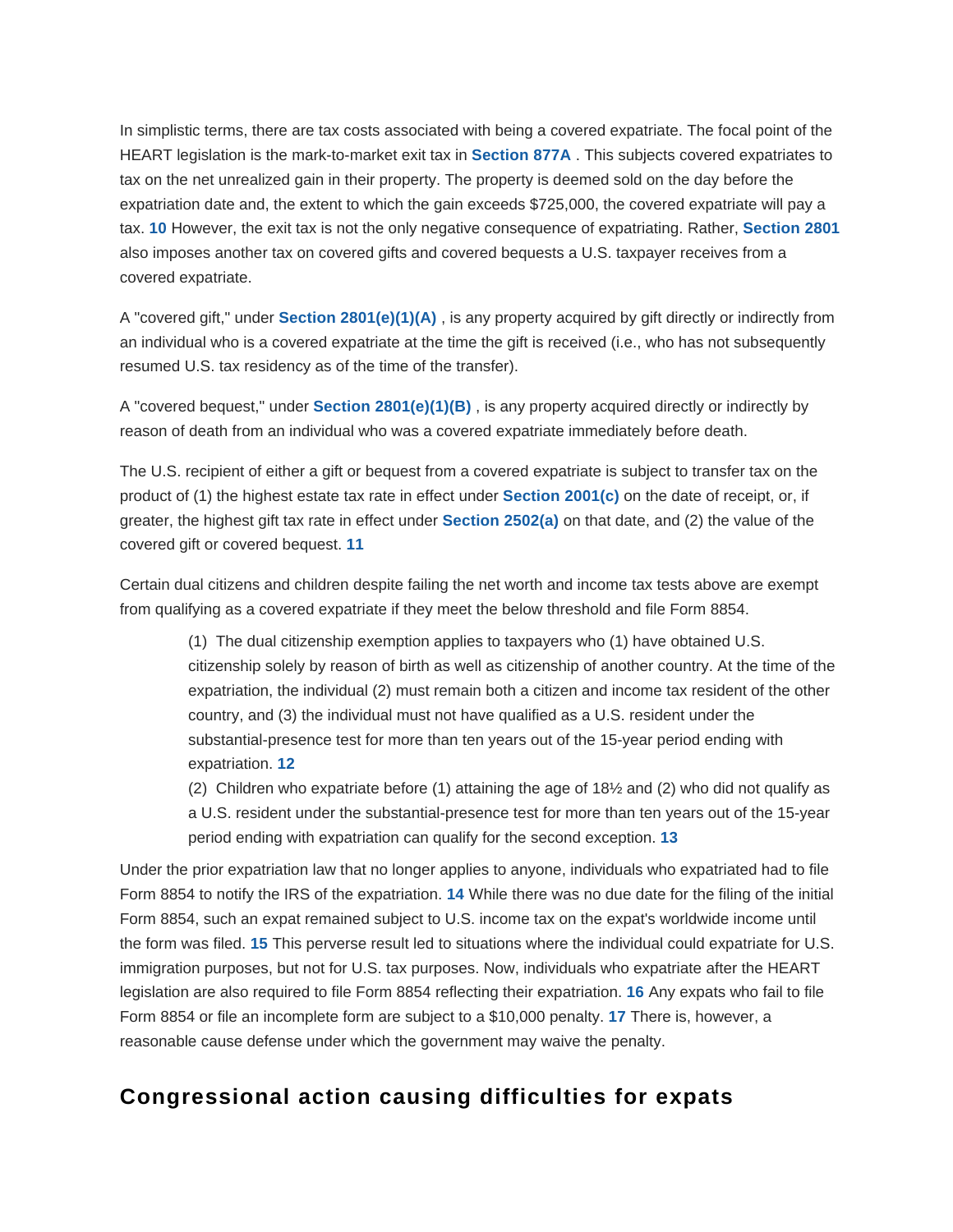<span id="page-5-1"></span><span id="page-5-0"></span>This is not the first time the IRS has appeared to favor the expat community, but it has come after many years of what must have felt like a constant attack. For example, after decades of playing around with the laws impacting those who have relinquished their expatriation, the HEART legislation was introduced in 2008. **[18](#page-9-1)** The HEART legislation was quickly followed by the first Offshore Voluntary Disclosure Program ("OVDP"), which was announced in March 2009. **[19](#page-9-2)** The 2009 OVDP and its subsequent iterations were publicized as a means with which to come into compliance. Into this world of enhanced compliance, FATCA was enacted on March 18, 2010. **[20](#page-9-3)**

<span id="page-5-4"></span><span id="page-5-3"></span><span id="page-5-2"></span>There has been no shortage of media coverage detailing the problems faced by the expat community as a result of FATCA. Two recent articles highlight the difficulty U.S. taxpayers residing abroad are having maintaining their foreign accounts: (i) British citizens born in America face having bank accounts frozen **[21](#page-9-4)** and (ii) FATCA could push French banks to close up to 40,000 accounts. **[22](#page-9-5)** As a result of these difficulties, U.S. citizens have been giving up their citizenship in record numbers. **[23](#page-9-6)**

<span id="page-5-8"></span><span id="page-5-7"></span><span id="page-5-6"></span><span id="page-5-5"></span>As if to add insult to injury, the IRS then began to shut its overseas taxpayer assistance centers in 2010 and closed its final assistance centers in early 2015. **[24](#page-9-7)** That same year, to flex its muscles and further penalize noncompliant taxpayers, Congress included within the FAST Act **[25](#page-9-8)** legislation that permits the IRS to share tax details with the State Department. **[26](#page-9-9)** The net effect of this change that was enacted on December 4, 2015 is that IRS will certify seriously delinquent tax debts to the State Department, which will either revoke passports or deny passport applications for certain taxpayers. **[27](#page-9-10)** Although there are due process provisions in place, the impact of such legislation is destined to have a more severe impact on expats.

<span id="page-5-11"></span><span id="page-5-10"></span><span id="page-5-9"></span>Then in what must have been an unwanted Christmas surprise, the Tax Cuts and Jobs Act ("TCJA") placed a unique burden on all U.S. taxpayers who owned a foreign corporation. **[28](#page-9-11)** Whereas any U.S. taxpayer resident in the U.S. can own a business and avoid the impact of TCJA, no such exception exists for the U.S. taxpayers residing abroad. For instance, U.S. citizens owning controlled foreign corporations were subject to the transition tax, and also had to consider restructuring their active businesses to mitigate the unfavorable tax consequences brought by TCJA. Finally, in a prelude to the IRS Relief, on July 19, 2019, IRS announced six new compliance campaigns, one of which focused on expatriation. **[29](#page-9-12)** The expatriation campaign was going to focus on those individuals who had expatriated, but had failed to comply with the tax reporting and filing obligations. With significant changes to U.S. tax law and no IRS foreign taxpayer assistance offices open, expats can still seek guidance from the IRS. However, to obtain that assistance, the expat must have the patience to sit on hold, as the help is available by phone from the IRS International Call Center 6 am - 11 pm eastern standard time at 267-941-1000. The Call Center can also be reached by fax at 267-466-1055.

# **Prior IRS assistance intended for expats**

As referenced, despite reducing the services available to the international community in the past ten years while increasing the difficulties on those living abroad, the IRS has provided certain benefits. In the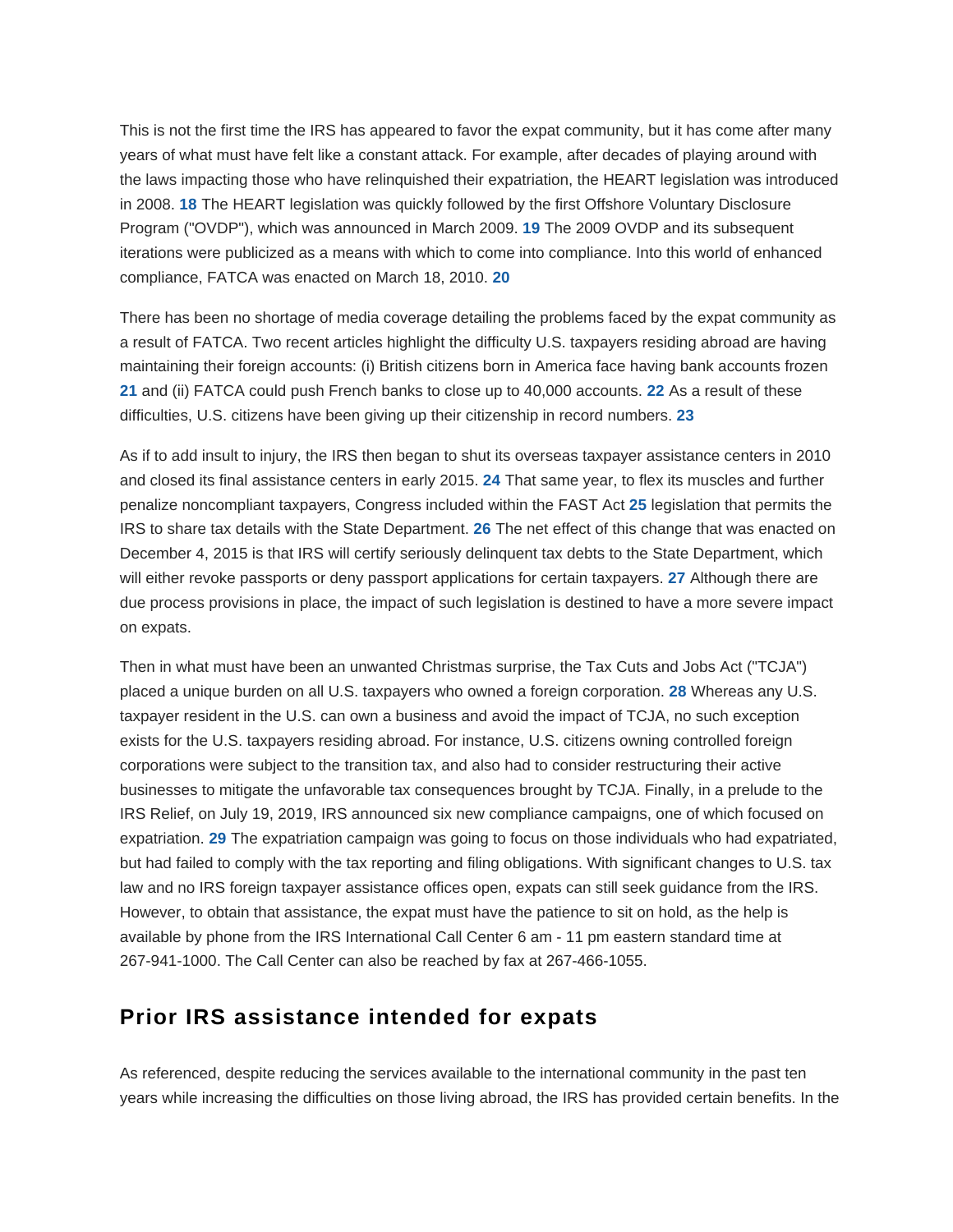prior iterations of the OVDP, the IRS exercised leniency on the expat community when it came to penalties.

For example, the 2011 OVDP introduced two groups of taxpayers who could qualify for a 5% penalty on the value of their foreign assets instead of the 25% penalty that applied to everyone else. Those taxpayers included:

- <span id="page-6-0"></span>• FAQ 52.2: taxpayers who are foreign residents and who were unaware they were U.S. citizens; **[30](#page-9-13)** and
- FAQ 52.3: taxpayers who are foreign residents and who meet all three of the following conditions for all of the years of their voluntary disclosure: (a) taxpayer resides in a foreign country; (b) taxpayer has made a good faith showing that taxpayer has timely complied with all tax reporting and payment requirements in the country of residency; and (c) taxpayer has \$10,000 or less of U.S. source income each year. **[31](#page-9-14)**

<span id="page-6-1"></span>The first category refers to the Accidental American. Of course, there was no mechanism by which the IRS could determine if the individual truly was unaware. For taxpayers in the second category only, the penalty was limited to the value of their bank accounts and did not extend to non-financial assets.

A little more than 2 ½ years later, the IRS released Fact Sheet 2011-13 titled "Information for U.S. Citizens or Dual Citizens Residing Outside the U.S." on December 7, 2011. The Fact Sheet indicated that the IRS was aware some taxpayers who were dual citizens and residents of a foreign country had failed to file FBARs, and that many of these taxpayers were now aware of the requirement to do so. As a result, the Fact Sheet reviewed a number of filing obligations and indicated that "penalties will not be applied in all cases."

One month later, the 2012 OVDP was introduced in January 2012 and increased the offshore penalty to 27.5%. However, for the same two categories of taxpayers, it also included the same 5% penalty categories.

<span id="page-6-2"></span>Six months later on June 26, 2012, the IRS introduced a new streamlined filing compliance program for "Non-Resident, Non-Filer U.S. Taxpayers." **[32](#page-10-0)** The program became effective on September 1, 2012 and provided a means for certain taxpayers to come into compliance and avoid the draconian penalties associated with FBARs and other information returns. Those taxpayers whose noncompliance posed a low-risk were eligible for the program. The IRS did not indicate how the following nine factors were weighed other than to say if they were present the compliance risk may rise:

- (1) The taxpayer is seeking a refund.
- (2) The taxpayer has material economic activity in the U.S.

(3) The taxpayer has failed to declare all of the taxpayer's income in the taxpayer's country of residence.

- (4) The taxpayer is under IRS audit or examination.
- (5) The taxpayer has received an FBAR warning letter or been assessed FBAR penalties.
- (6) The taxpayer has a foreign account outside of the taxpayer's country of residence.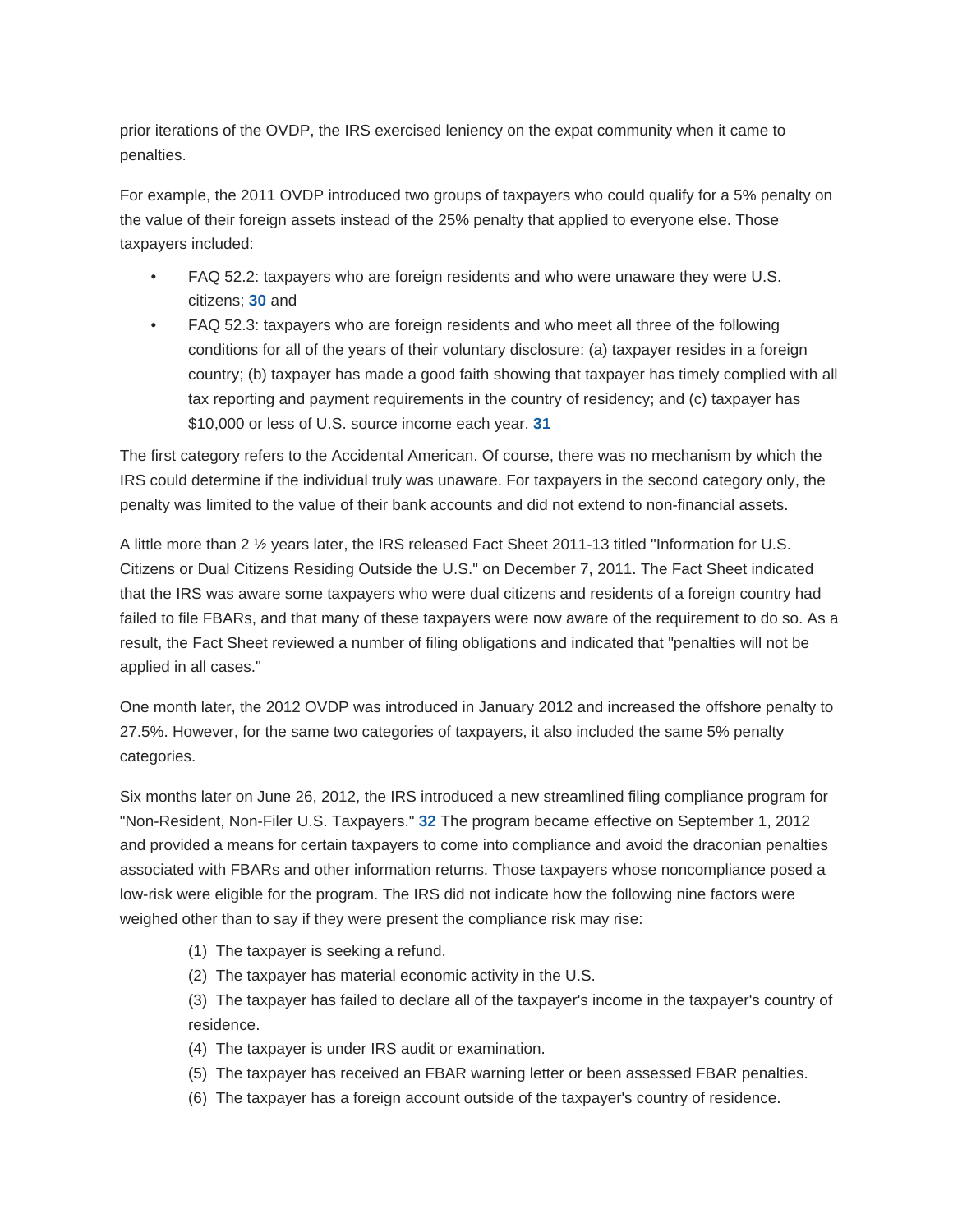(7) The taxpayer does not have a financial interest in an entity located outside of the country of residence.

(8) The taxpayer has U.S. source income.

(9) There are indications that the taxpayer was involved in sophisticated tax planning or avoidance.

For those taxpayers who qualified, the streamlined program required them to file three years of income tax returns with all required information returns as well as six years of FBARs. Most notably, there would be NO penalties associated with non-filed FBARs or information returns. The program was available "for non-residents including, but not limited to, dual citizens who have not filed U.S. income tax and information returns."

Almost two years later, a new Foreign Streamline program began on July 1, 2014, and it benefited not only U.S. citizens resident abroad, but it also applied to any U.S. taxpayer that could satisfy its residency requirements. Notably, it eliminated the nine factors that led to heightened risk and low income tax thresholds. Eligible taxpayers only need to file three years of tax returns, three years of information returns, and six years of FBARs. They are required to pay the resulting tax and interest, but there are no tax penalties (i.e., late filing or late payment), as well as no offshore penalty. The Foreign Streamline program remains in existence today and is by far the best program for taxpayers with noncompliance. However, it is not perfect. In order to use the Foreign Streamline and file the required tax and information forms, the taxpayer must have a social security number, which as detailed above is eliminated in the IRS Relief. Notwithstanding, the Foreign Streamline does not have a maximum income tax threshold below which a taxpayer must be in order to qualify.

Generally, individuals are rewarded for coming forward first, and those who delay are dealt with more harshly. In the context of offshore noncompliance, this has simply not occurred. While penalties may be abated, there is simply no mechanism by which the IRS can reimburse taxpayers for the increased costs associated with participating in the OVDP when they could have qualified for the 2012 streamlined program or the Foreign Streamlined program, both of which abate penalties and require much less than under the OVDP.

# **Conclusion**

As noted in the title of this article, the IRS cannot seem to get out of its own way when providing assistance to the expat community. Certainly, eliminating the requirement to have a social security number is a welcome relief. Additionally, tying eligibility for the IRS Relief to the covered expatriate tests in **[Section 877A](https://checkpoint.riag.com/app/find?begParm=y&app.version=19.12&dbName=TCODE&linkType=docloc&locId=26uscas877a&permaId=i6ab243ca2ce211dd88d0c7f8ee2eaa77&tagName=SEC&endParm=y)** makes sense. However, the IRS reduces the income tax threshold for eligibility in the IRS Relief well below that in **[Section 877A](https://checkpoint.riag.com/app/find?begParm=y&app.version=19.12&dbName=TCODE&linkType=docloc&locId=26uscas877a&permaId=i6ab243ca2ce211dd88d0c7f8ee2eaa77&tagName=SEC&endParm=y)** . There are many ways in which an expat could have an aggregate income tax liability over six years in excess of \$25,000. Thus, the net effect is that the IRS Relief will provide assistance to a fraction of the expat community who could have otherwise benefited from it.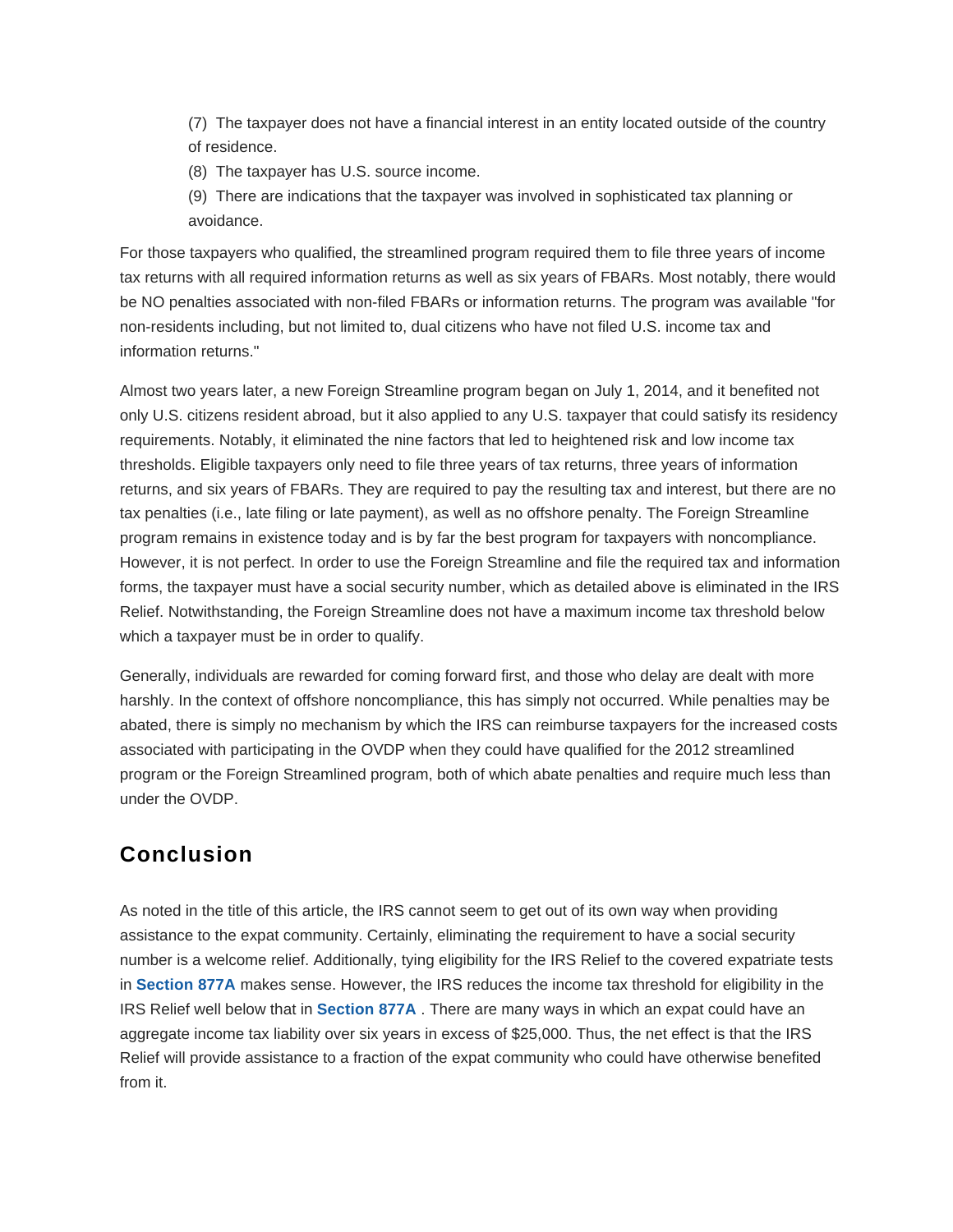<span id="page-8-0"></span>

https://www.irs.gov/newsroom/irs-announces-new-procedures-to-enable-certain-expatriated-individuals-a-way-to-come

<span id="page-8-1"></span>See IRS Form 3520, 3520-A, 5471, 8621, 8858 and 8865.

<span id="page-8-2"></span>See FinCen Form 114, Form 3520, Form 3520-A and Form 8938.

<span id="page-8-3"></span>See IRS Form 3520.

<span id="page-8-4"></span>P.L. 111-147, 3/18/10.

<span id="page-8-5"></span>**[5.1](#page-3-0)** section 349(a)(5) of the Immigration and Nationality Act, 8 U.S.C. section 1481(a)(5).

### <span id="page-8-6"></span> **[Section 877A\(g\)\(4\)](https://checkpoint.riag.com/app/find?begParm=y&app.version=19.12&dbName=TCODE&linkType=docloc&locId=26uscas877a%28g%29%284%29&permaId=i6ab243ca2ce211dd88d0c7f8ee2eaa77&tagName=PARA&endParm=y)** .

<span id="page-8-7"></span>Id.

<span id="page-8-8"></span>P.L. 110-245, 6/17/08.

### <span id="page-8-9"></span> **[Section 877A\(g\)\(1\)](https://checkpoint.riag.com/app/find?begParm=y&app.version=19.12&dbName=TCODE&linkType=docloc&locId=877a%28g%29%281%29&permaId=i6ab243ca2ce211dd88d0c7f8ee2eaa77&tagName=PARA&endParm=y)** .

- <span id="page-8-10"></span> **[Sections 877A\(a\)\(1\)](https://checkpoint.riag.com/app/find?begParm=y&app.version=19.12&dbName=TCODE&linkType=docloc&locId=us_fed_26_usc_877a%28a%29%281%29&permaId=i6ab243ca2ce211dd88d0c7f8ee2eaa77&tagName=PARA&endParm=y)** and (3).
- <span id="page-8-11"></span> **[Section 2801\(b\)](https://checkpoint.riag.com/app/find?begParm=y&app.version=19.12&dbName=TCODE&linkType=docloc&locId=us_fed_26_usc_2801%28b%29&permaId=ie014b5942ce211ddba12c7f8ee2eaa77&tagName=SBSEC&endParm=y)** .
- <span id="page-8-12"></span> **[Section 877A\(g\)\(1\)\(B\)\(i\)](https://checkpoint.riag.com/app/find?begParm=y&app.version=19.12&dbName=TCODE&linkType=docloc&locId=us_fed_26_usc_877a%28g%29%281%29%28b%29%28i%29&permaId=i6ab243ca2ce211dd88d0c7f8ee2eaa77&tagName=CL&endParm=y)** .
- <span id="page-8-13"></span> **[Section 877A\(g\)\(1\)\(B\)\(ii\)](https://checkpoint.riag.com/app/find?begParm=y&app.version=19.12&dbName=TCODE&linkType=docloc&locId=26uscas877a%28g%29%281%29%28b%29%28ii%29&permaId=i6ab243ca2ce211dd88d0c7f8ee2eaa77&tagName=CL&endParm=y)** .
- <span id="page-8-14"></span> **[Section 6039G](https://checkpoint.riag.com/app/find?begParm=y&app.version=19.12&dbName=TCODE&linkType=docloc&locId=6039g&permaId=i467de86a19d811dcb1a9c7f8ee2eaa77&tagName=SEC&endParm=y)** .
- <span id="page-8-15"></span>Sections 7701(n)(1) and (2) prior to the HEART legislation.

<span id="page-8-16"></span> **[Section 6039G](https://checkpoint.riag.com/app/find?begParm=y&app.version=19.12&dbName=TCODE&linkType=docloc&locId=6039g&permaId=i467de86a19d811dcb1a9c7f8ee2eaa77&tagName=SEC&endParm=y)** .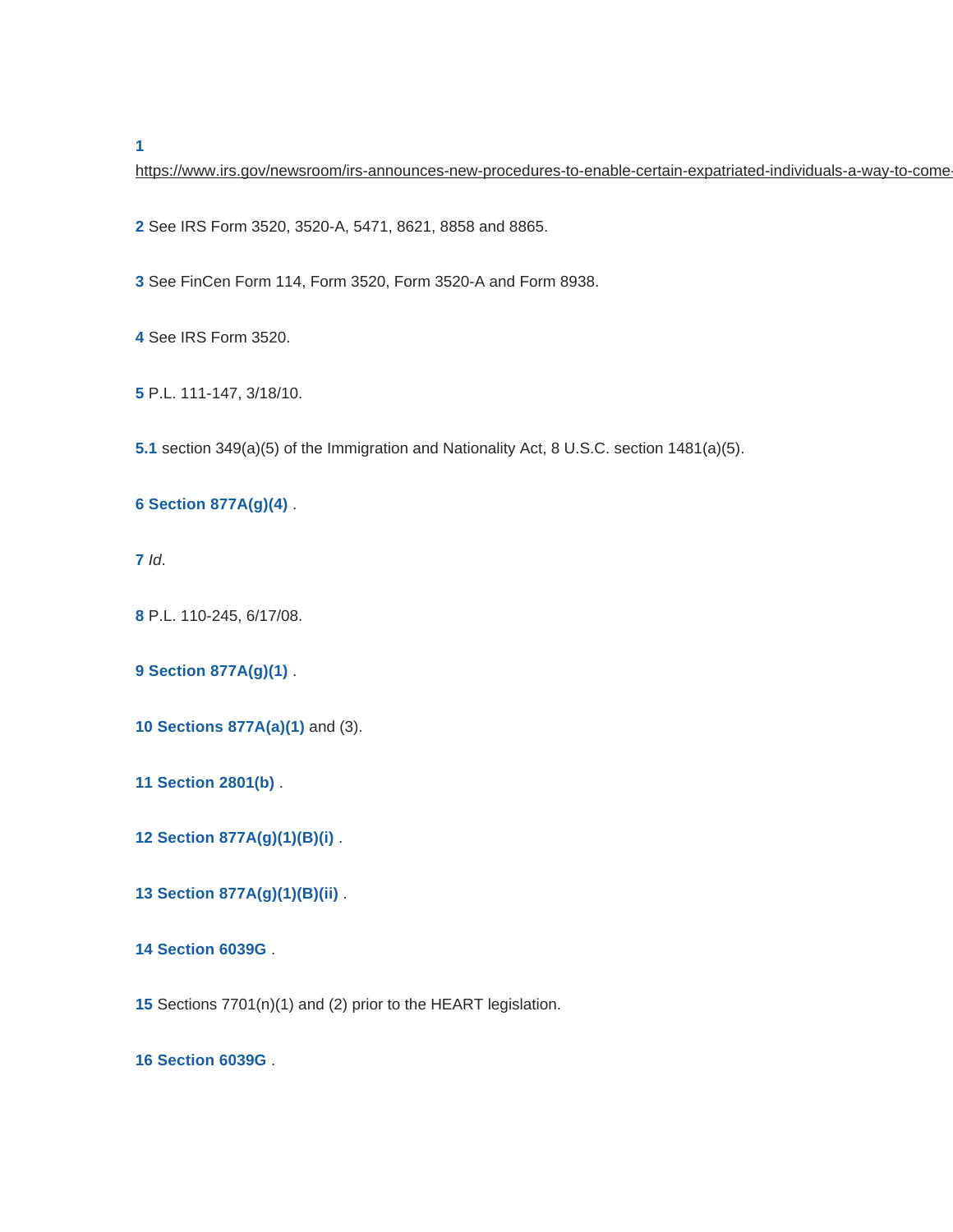### <span id="page-9-0"></span> **[Section 6039G\(c\)](https://checkpoint.riag.com/app/find?begParm=y&app.version=19.12&dbName=TCODE&linkType=docloc&locId=6039g%28c%29&permaId=i467de86a19d811dcb1a9c7f8ee2eaa77&tagName=SBSEC&endParm=y)** .

<span id="page-9-1"></span>P.L. 110-245, 6/17/08.

#### <span id="page-9-2"></span>

www.irs.govnewsroom/irs-offshore-voluntary-disclosure-efforts-produce-65-billion-45000-taxpayers-participate

<span id="page-9-3"></span>P.L. 111-147, 3/18/10.

### <span id="page-9-4"></span>

https://www.internationalinvestment.net/in-depth/4004352/british-citizens-born-america-bank-accounts-frozen?utm\_sou

### <span id="page-9-5"></span>

https://www.internationalinvestment.net/news/4004123/fatca-push-french-banks-close-accounts?utm\_source=Adestra&

#### <span id="page-9-6"></span>

https://www.cnbc.com/2018/06/27/more-americans-are-considering-cutting-their-ties-with-the-us-heres.html

### <span id="page-9-7"></span>

https://www.bloomberg.com/news/articles/2015-01-14/irs-will-shut-last-overseas-taxpayer-assistance-centers

<span id="page-9-8"></span>P.L. 114-94, 12/4/15.

<span id="page-9-9"></span>P.L. 114-94 at Section 32101(i).

<span id="page-9-10"></span>Id.

<span id="page-9-11"></span>P.L. 115-97, 12/22/17.

### <span id="page-9-12"></span>

https://www.irs.gov/businesses/corporations/the-irs-large-business-and-international-division-lbi-announces-the-approv

#### <span id="page-9-13"></span>

https://www.irs.gov/individuals/2011-offshore-voluntary-disclosure-initiative-frequently-asked-questions-and-answers

<span id="page-9-14"></span>